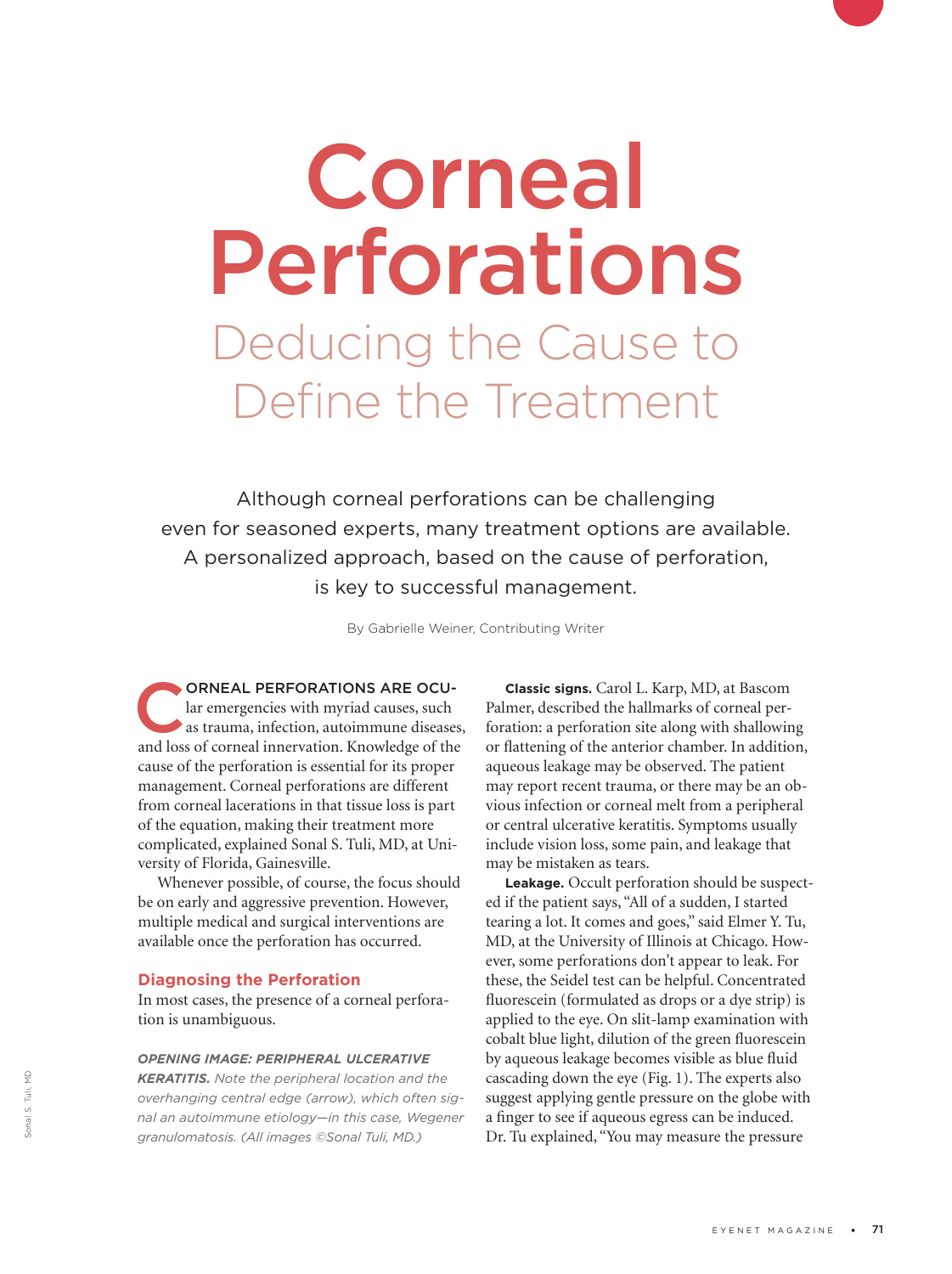in the eye and it'll be kind of low—maybe under 10 mm Hg—but there's no obvious leak. What's happening is that the leak is pressure dependent and you need to challenge the eye to reveal it."

**Pigment in the wound.** Another telltale sign of corneal perforation is brown pigment from the iris in the wound itself (Fig. 2). "The iris is like the omentum of the eye," said Dr. Tu. "It's a floppy tissue, and any time there's an exit of fluid from the eye that's anywhere near the iris, the iris will move toward it and plug the hole." A clinician can be fooled when he or she sees some pigment but everything else looks normal inside the eye. "It usually means that the iris had been drawn up to the area, left a mark behind indicating that some fluid had escaped there, and then fell back later," said Dr. Tu.

**Infected tissue.** In some cases, diagnosing a perforation can be more challenging. The site may be obscured by necrotic or edematous tissue. "In the setting of an infectious corneal ulcer, for example, everything may be white. It's difficult to judge what's happening because you can't see well into the eye," said Dr. Karp.

## **Keys to Management**

Dr. Tuli described 2 main management goals: treat the cause and reconstitute the globe.

**Treat the cause.** Deepinder K. Dhaliwal, MD, LAc, at the University of Pittsburgh School of Medicine, emphasized that "you have to differentiate the cause of perforation before you can make any treatment decisions. Perforations from infectious corneal ulcers or autoimmune disorders are usually more difficult to treat than those caused by trauma, which are typically amenable to standard surgical repair."

Dr. Tuli added, "One of the ways to distinguish autoimmune disorders from other causes is their location, which is almost always peripheral. In addition, the edges are often overhanging as opposed to sloping or sharp."

When the cause of a perforation is trauma, Dr. Karp advises clinicians to check both eyes for additional



*BROWN SPOT. Corneal perforation in the center of a corneal ulcer may be hard to detect. One clue can be the pigmentation in the area of the perforation, which may be left behind after the iris plugs the hole.* 



*SEIDEL TEST. The egress of fluid from the eye is demonstrated by dilution of the dark green fluorescein dye painted on the area.*

perforations, a foreign body, or another type of injury. "For nontraumatic perforations as well, always examine the other eye, especially if the etiology appears to be autoimmune," she added.

**Reconstitute the globe.** Treatments for corneal perforations run the gamut from short-term fixes to long-term repair. "The optimal approach depends on the cause, size, location, degree of stromal involvement, and potential visual effects," said Dr. Tuli, "Multiple treatments are often used simultaneously or in a staged fashion."

# **Medical Treatments**

"In all cases, optimize healing while taking care of the underlying cause," said Dr. Dhaliwal.

**Autoimmune tx.** For instance, Dr. Dhaliwal said, if the cause is an autoimmune condition, the patient needs systemic workup and management. Dr. Tuli noted that she will put these patients on high-dose oral steroids and refer them to a rheumatologist for more definitive systemic immunosuppressive treatment.

**Infection tx.** For patients with an infectious ulcer, it's essential to identify and eliminate the causative agent and treat the patient aggressively with topical antibiotics. Except for very small, noncentral ulcers, Dr. Tuli said that commercially available antibiotic drops are usually not enough. She has a compounding pharmacy make more powerful antibiotics that broadly cover the majority of infectious organisms typically seen in corneal ulcers. The ulcers are also cultured to determine the causative organism so that targeted antibiotics can be used.

**Ocular surface tx.** "If there's an ocular surface problem, like severe dry eye, we are really aggressive about plugging the puncta with thermal cautery, using autologous serum drops to help the cornea heal, perhaps using a bandage contact lens or amniotic membrane, and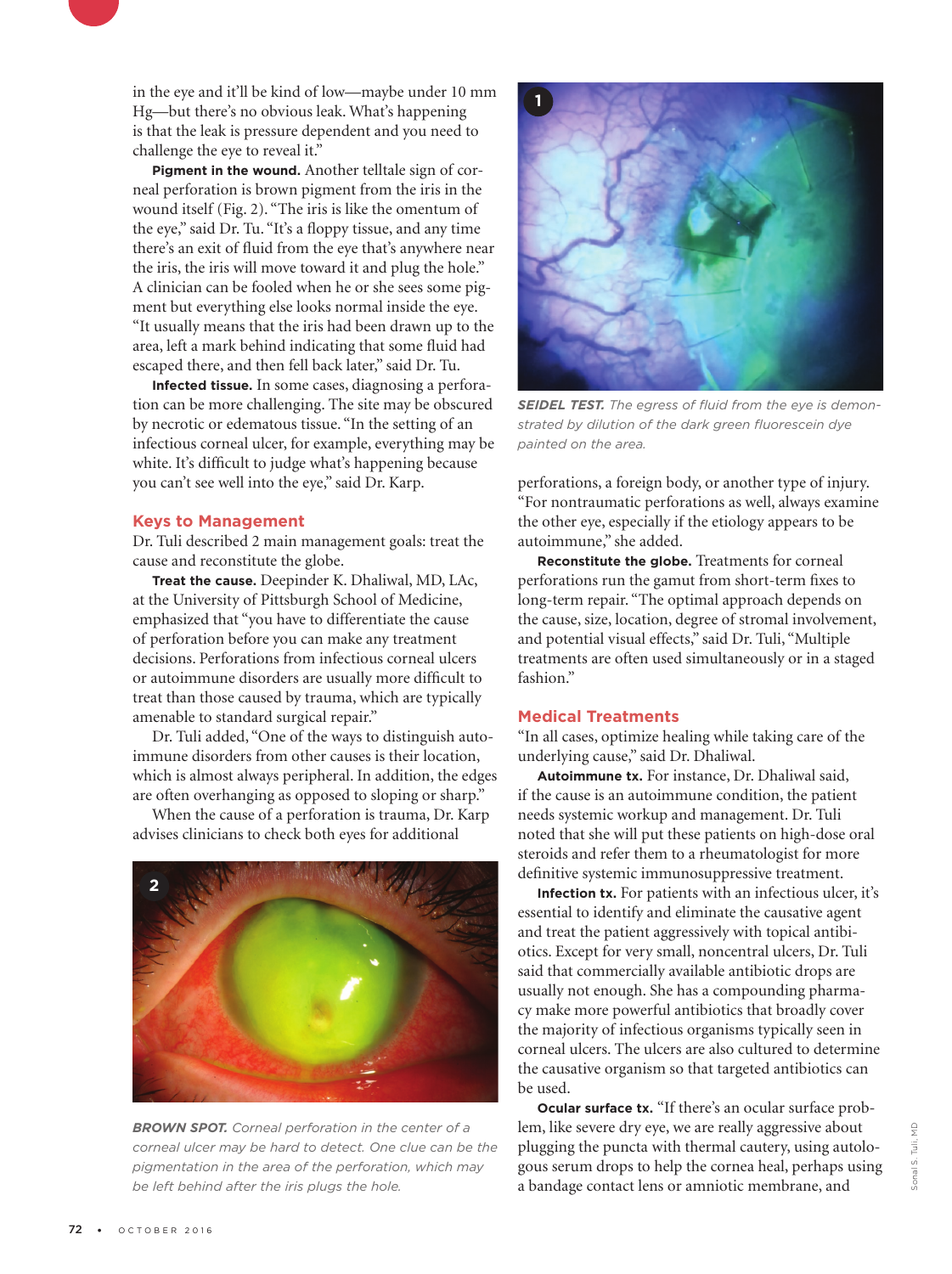

*GLUE. A contact lens over cyanoacrylate glue may be suitable for perforations 2 mm in diameter or smaller.*

fixing poor lid apposition with a tarsorrhaphy," said Dr. Dhaliwal.

**Promoting corneal healing.** To optimize healing, every patient with a corneal melt or perforation seen by Dr. Dhaliwal and Dr. Tuli is treated with oral doxycycline to inhibit collagenase and oral vitamin C to facilitate collagen synthesis.

For a microperforation (less than 0.5 mm diameter), Dr. Tuli recommends aqueous suppressants to promote healing. "Just like any other fistula, a corneal perforation will not heal as long as fluid is flowing through it," she said. "Using aqueous suppressants will decrease the intraocular pressure and may stop fluid flow through a small perforation, allowing it to heal spontaneously."

**Observation.** In the absence of abundant, spontaneous leakage and if the anatomy of the eye is otherwise intact (e.g., the iris and lens are in their normal locations), the experts indicate that close observation and broad spectrum topical antibiotic coverage may be the best option. In these cases, the cornea can heal spontaneously, as there is minimal to no tissue loss. Following the patient daily for the first few days is necessary to ensure that the cornea does not begin to leak later.

## **Surgical Treatments**

**Glue.** If the perforation is less than 2 mm in diameter, the experts recommend tissue adhesive or glue. Dr. Karp uses cyanoacrylate glue with a contact lens on top. "When I glue, I always cover the cyanoacrylate with a soft contact lens because the surface is rough and very uncomfortable for the patient," she explained. This also prevents friction, caused by blinking lids, from dislodging the glue.

When gluing a perforation, the surgeon uses 1 of 2 basic techniques, depending on the structure of the area, according to Dr. Tuli.

*• With tissue loss.* If the perforation involves loss of surrounding tissue, the crater can be directly filled with glue (Fig. 3). "Care must be taken to underfill the crater because the glue expands when it polymerizes," Dr. Tuli emphasized. "Too much glue would result in an elevated mass, which is uncomfortable for the patient and prevents the contact lens from fitting well." Likewise, touching any wet glue with an instrument or a Weck-Cel can pull away a hardened strand of glue. This strand, like an elevated mass, can cause discomfort and prevent the contact lens from fitting properly.

*• Without tissue loss.* To treat a perforation without much surrounding tissue loss or with iris prolapse from the opening, a modified technique must be used. Dr. Tuli uses a 2- to 3-mm skin punch to cut a disc of sterile drape and places this on the wooden end of a cotton-tipped applicator. A very small amount of glue is placed on the drape, after which the drape is inverted and pressed onto the perforation. This allows the drape to adhere to the periphery of the perforation and seal it shut without creating an elevated mass.

Dr. Dhaliwal emphasized that the cornea must first be dried with either a cotton-tipped applicator or a surgical sponge spear. "You want to take a Weck-Cel in one hand and the glue in the other hand. As you move the Weck-Cel out of the way, try to apply the glue right away on to the corneal surface," she advised. Dr. Tuli explained that "since fluid causes the glue to polymerize, a wet wound will solidify the glue before it can adhere to the perforation. Ideally, the glue should polymerize slowly in the perforation by using the traces of moisture in the surrounding tissues and adhere strongly."

# Causes of Corneal Perforation

- I. Trauma
	- A. Extrinsic
		- 1. High-velocity projectiles
		- 2. Fishhooks
	- B. Iatrogenic
		- 1. Removal of corneal foreign body
		- 2. Surgical complications
- II. Keratitis
	- A. Infectious
		- 1. Gram-negative bacteria (most common)
		- 2. Fungal keratitis
	- B. Noninfectious
		- 1. Neurotrophic keratitis
		- 2. Peripheral ulcerative keratitis
		- 3. Rosacea-related blepharokeratitis
- III. Degenerative disorders
	- A. Pellucid marginal degeneration
	- B. Terrien marginal degeneration
- IV. Dystrophies
	- A. Keratoglobus
		- B. Peters anomaly

*—Courtesy of Sonal S. Tuli, MD*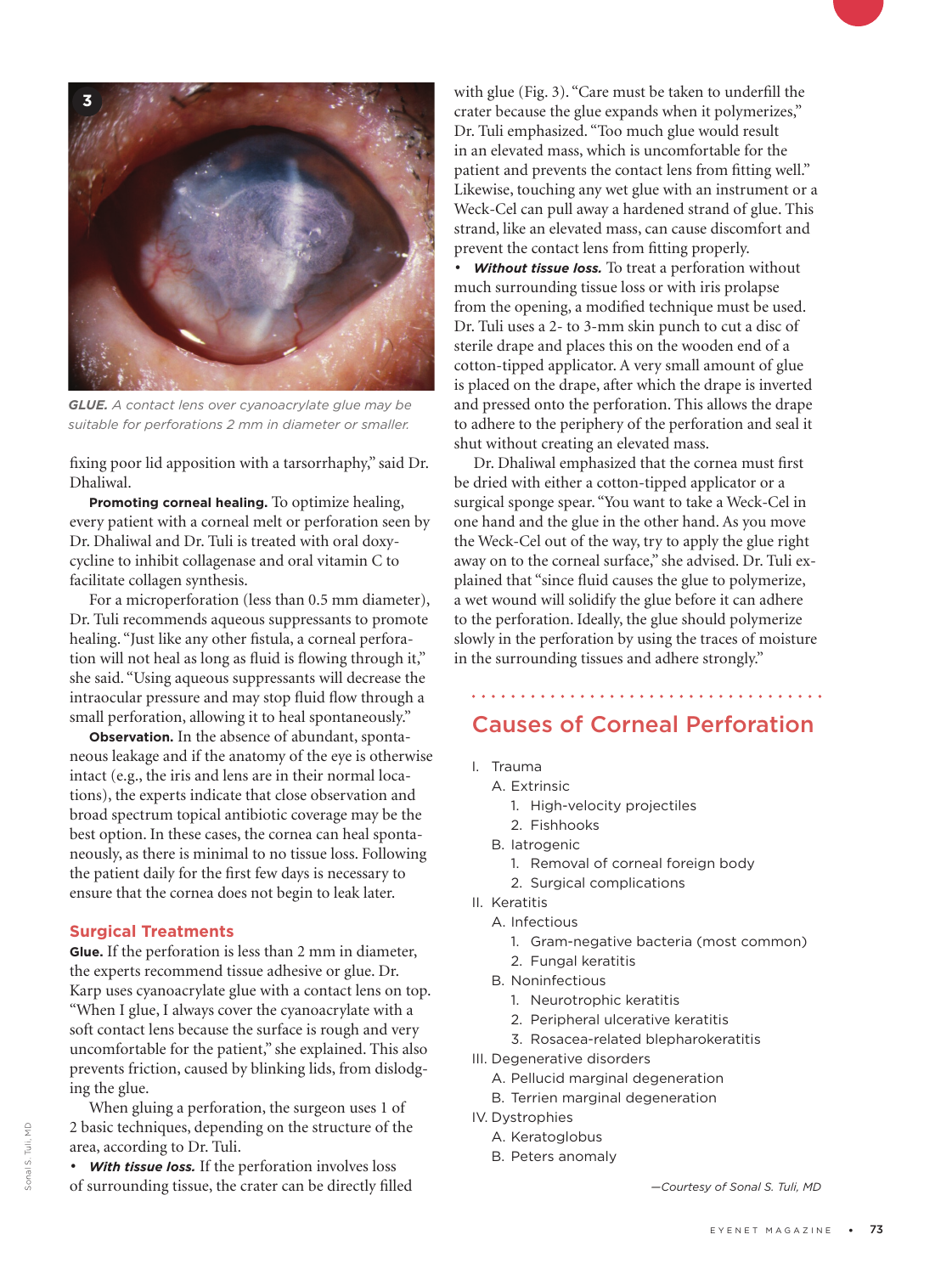**Pedicle conjunctival flap.** In small, peripheral perforations, another option is to suture a pedicle conjunctival graft to tamponade the hole. Dr. Tuli finds this especially useful in nonhealing, neurotrophic ulcers, which are associated with low levels of growth factors in their tear film. The flap's fibrovascular tissue covers the area, not only providing serum growth factors to help with healing but also preventing infection.

Dr. Tuli creates a flap of conjunctiva that has a feeder blood vessel. After removing the epithelium from the area around the ulcer and the adjacent limbus, she sutures the conjunctival flap to the denuded area.

**Amniotic membrane.** According to Dr. Tu, amniotic membrane can be useful for nontraumatic corneal perforations with loss of stroma, small perforations, impending perforations when the stroma melts away without a catastrophic entrance into the eye, and descemetoceles. Amniotic membrane is particularly helpful for reconstructing the eye surface when the pattern of

tissue loss involves irregular borders or depths. "Amniotic membrane is very easy to shape to the area of tissue loss, and multiple layers can be used to create a smooth surface that will eventually integrate so that you don't have to use donor corneal tissue," Dr. Tu explained. You can glue or stitch the amniotic membrane in place. Dr. Tu usually uses a combination of these.

**Grafts and transplants.** With transplantation, the biggest challenge for the surgeon is to adapt donor tissue so that it fits properly at the recipient site and won't result in leakage from the edges of the wound. Dr. Tu recommends the following general approach: "Try to make a circular excision large enough to get you into the healthy tissue and then fill it with round donor tissue. If you can get a round peg in a round hole, you're in good shape."

For a small perforation outside the visual axis, Dr. Dhaliwal prefers a small patch graft (3 mm in diameter or smaller). With a round dermatologic punch, she re-

# Management of Perforations

#### Medical

- I. Treat underlying cause
- II. Protease inhibitors
	- A. Tetracyclines
	- B. Vitamin C
- III. Antibiotics (topical and/or systemic)
- IV. Steroids (used very cautiously in select cases that have significant inflammation)
- V. Aqueous suppressants

## **Surgical**

- I. Traumatic
	- A. If mostly linear and minimal loss of tissue, primary closure may be attempted using sutures
	- B. High risk of leaks and gapes
	- C. Significant postoperative astigmatism may occur
- II. Microperforations
	- A. May seal spontaneously
	- B. Bandage contact lens to tamponade (tight lens)
	- C. Pressure patching may help
	- D. Amniotic membrane graft
- III. Perforation with the iris plugging, or prolapsed from, the perforation
	- A. Recent (within 48 hours)
		- 1. Reposition iris
		- 2. Tamponade perforation with air bubble
		- 3. Glue
	- B. Older
		- 1. Leaking around iris
			- a. Glue with sterile plastic drape circle (see description p. 73)
- 2. Not leaking
	- a. Usually has fibrin overlying
	- b. Will heal with iris adherent
	- c. Option of observation
- IV. Small perforations (2-3 mm in diameter) A. Peripheral
	- 1. Gluing as definitive procedure
		- a. Cyanoacrylate glue is preferable
			- i. Simple gluing
			- ii. Gluing with sterile plastic drape
	- 2. Pedicle conjunctival flap
		- a. Especially in neurotrophic ulcers
		- b. Allows fibrovascular tissue to cover area
		- c. Provides serum growth factors
	- 3. Amniotic membrane grafts
		- a. Multilayer or pleated
		- b. Decrease inflammation (theoretically)
		- c. Sutured or glued in place
	- 4. Patch grafts
		- a. Small circular
		- b. Crescentic
		- c. Other shapes
	- B. Central
		- 1. Gluing as temporizing measure
		- 2. Definitive treatment corneal transplant
- V. Large perforations
	- A. Emergent corneal transplantation (good anatomic success but poor optical success)
	- B. Lamellar versus full thickness
		- 1. Fresh corneal tissue
		- 2. Cryo, glycerin, or irradiation preserved

*<sup>—</sup>Courtesy of Sonal S. Tuli, MD*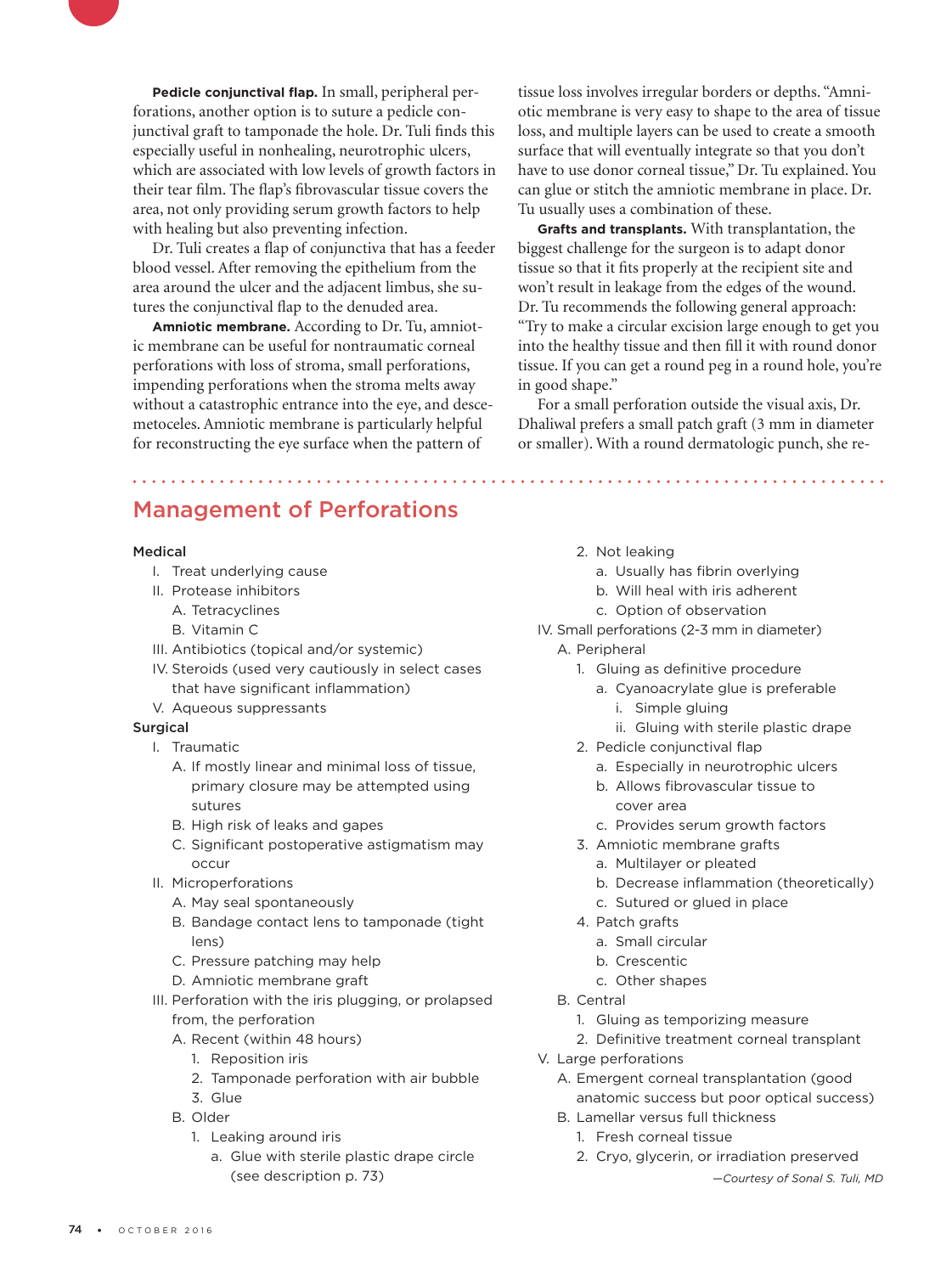moves a section of tissue encompassing the perforation and then debrides the melting cornea to create a clean bed for the graft.

**Penetrating keratoplasty (PK).** This is the most common procedure for sealing nontraumatic perforations, according to Dr. Tu. PK is essential for treating large perforations as well as small perforations that are surrounded by large areas of tissue necrosis. "You're typically looking at a catastrophic failure of the cornea, meaning there's a large hole where you're unable to keep the anatomy of the eye normal for even a short time, so you'll need to remove unstable tissue, then replace it," said Dr. Tu.

Dr. Karp said that PK is the best option to eliminate active infection or to treat a perforation larger than 2 mm that involves tissue loss, or when a lamellar transplant would require cutting or suturing through the visual axis.

*• Peritomy.* Dr. Tu pointed out that a periotomy should be performed in the presence of an infected ulcer or a condition necessitating transplantation close to the limbus. "You need to take down all the conjunctiva in the area that you plan to either transplant or sew into. Many people will make the mistake of not taking that down," said Dr. Tu. Typically, the eye is so inflamed that it is necessary to suture through the sclera and conjunctiva to secure the graft. "If you don't do a peritomy, invariably the transplant will become loose later on because the sutures can't be tightened over the conjunctiva as well as they should be, and you can't suture into the sclera where you need to anchor it," said Dr. Tu. "People end up with loose transplants that need to go back for repair, and that's usually a disaster."

*• Preserve the limbus.* For perforations that require large transplants, the corneal transplant must be designed to maximize preservation of the limbus, said Dr. Tuli. It may be necessary to position the graft off center so that it extends to the limbus in the affected area but preserves maximal host cornea on the opposite side (Fig. 4). "This will maintain 2 structures that are crucial for the long-term prognosis of the eye: the limbal stem cells and the trabecular meshwork," Dr. Tuli said.

**Lamellar transplants.** Whenever possible, cornea specialists prefer lamellar transplantation to PK because the likelihood of rejection is much higher with a full-thickness graft. (Endothelial rejection is the strongest trigger of failure, according to Dr. Karp.) Rejection is more likely to occur if the transplant site is actively infected or inflamed. When the eye is red-hot from infection, full-thickness grafts are likely to fail, noted Dr. Karp.

If a perforation is larger than 2 mm and involves only partial stromal loss or if the patient can't tolerate gluing, Dr. Karp advocates lamellar keratoplasty. This approach is better for the patient because "you're transplanting only stroma. You're basically providing tectonic tissue reinforcement without implanting any endothelium," she said.



*PENETRATING KERATOPLASTY. Decentered corneal transplant for a fungal corneal ulcer.*

Dr. Dhaliwal suggests "trephining down to the depth that you intend. If you're doing a deep lamellar keratoplasty, you trephine down maybe 80% of the corneal thickness. Start hand dissection in a lamellar fashion and just peel away layers of the cornea starting from the healthy cornea and moving into the perforated area. You can dissect from all different directions."

In some cases, the melting can create a descemetocele. "You don't have to dissect down to Descemet's membrane with deep lamellar keratoplasty, as long as the etiology is not infectious (for example, if it's a rheumatoid melt). You just want to get to a plane that you can sew into," she said. Dr. Dhaliwal prefers a crescent blade to remove layers during lamellar dissection because the blade has to be very sharp, given the lack of counterpressure. "At the end of the day, you're going to put the lamellar cornea on top. If you have to come back, you can later on. That's the beauty of a lamellar transplant: You can repeat it more easily and with less risk than a penetrating keratoplasty," she said. Of course, infected corneal tissue must always be removed completely.

*• Size the tissue.* "Lamellar grafts require more surgical ingenuity because you have to get a piece of donor tissue that is appropriately shaped and sized to match the defect that you have," Dr. Karp said. This is particularly challenging when there's a peripheral corneal melt at the limbus, and a crescent-shaped graft is required (Fig. 5). "It takes some trough lining and creative cutting," Dr. Karp said. In such cases, she usually creates a "stencil" by copying the recipient shape onto a sterile piece of paper and outlining this shape onto the donor globe or button. She cuts the donor tissue bigger than the shape needed and trims it once it's placed on the recipient site. When cutting a donor button for a lamellar graft, an artificial anterior chamber is helpful.

*• Central cornea: keep it clear.* "If your patient has an eccentric perforation or a small peripheral lacer